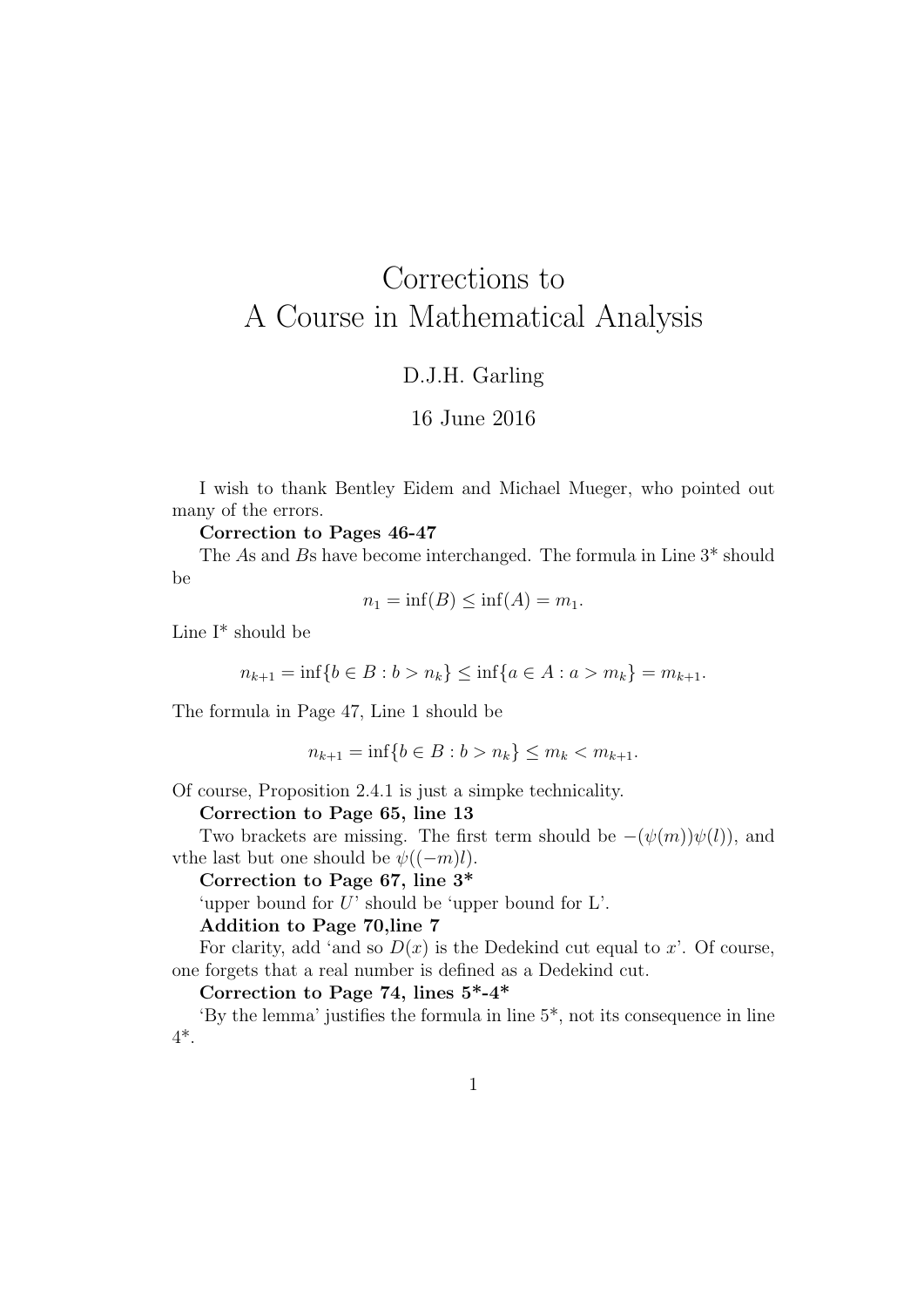#### Correction to Page 84 lines 10-11

Replace  $l > 0$  by  $\epsilon > 0$  and the formula by  $0 < 1/n \leq 1/n_0 < \epsilon$ . bf Correction to Page 92,line 1 Bracket missing. Correction to Page 108, line13\* It should read 'derived from  $(z_j)_{j=0}^{\infty}$ '. Correction to Page 109, line 5\* After 'and' add 'if  $0 \le c_j \le a_j$  for all j'. Correction to Page 111, line 6  $r^{-j_0}$  in the last term. Correction to Page 113, line 2 Replace the second bracket by

$$
\left(\frac{1}{q+1}+\frac{1}{(q+1)(q+2)}+\cdots\right).
$$

Correction to Page 114, line 2 Should be Exercise 3.2.11. Correction to Page 115, Proposition 4.3.1 Replace  $a_j$  by  $z_j$ . In line 1 of the proof, we also need  $|z_j| \leq |x_j| + |y_j|$ . Corrections to Page 116, Theorem 4.3.3 Of course,  $s_n = \sum_{j=0}^n (-1)^j a_j$ . In the third line of the proof,  $a_{2n+2}$  instead of  $a_{2n}$ , and in the seventh line of the proof,  $a_{2n+2}$  instead of  $a_{2n+1}$ . Misprint in Page 122, line 2\* It should be 'transcendental'. Comment on Page 128, item 5 Uniform convergence is defined later, on Page 165. Correction to Page 139, line 6\* First,  $s > a$ . Addition to Page 140, line 11 Add 'and  $\mathcal U$  is an open cover of  $B'$ . Deletion from Page 149, Theorem 6.1.3 Delete 'and that  $l \in \mathbf{R}$ '. Correction to Page 157 6. Let f be the saw-tooth function

$$
f(x) = \begin{cases} \{x\} & \text{for } 2k \le x < 2k + 1, \\ 1 - \{x\} & \text{for } 2k + 1 \le x < 2k + 2, \end{cases}
$$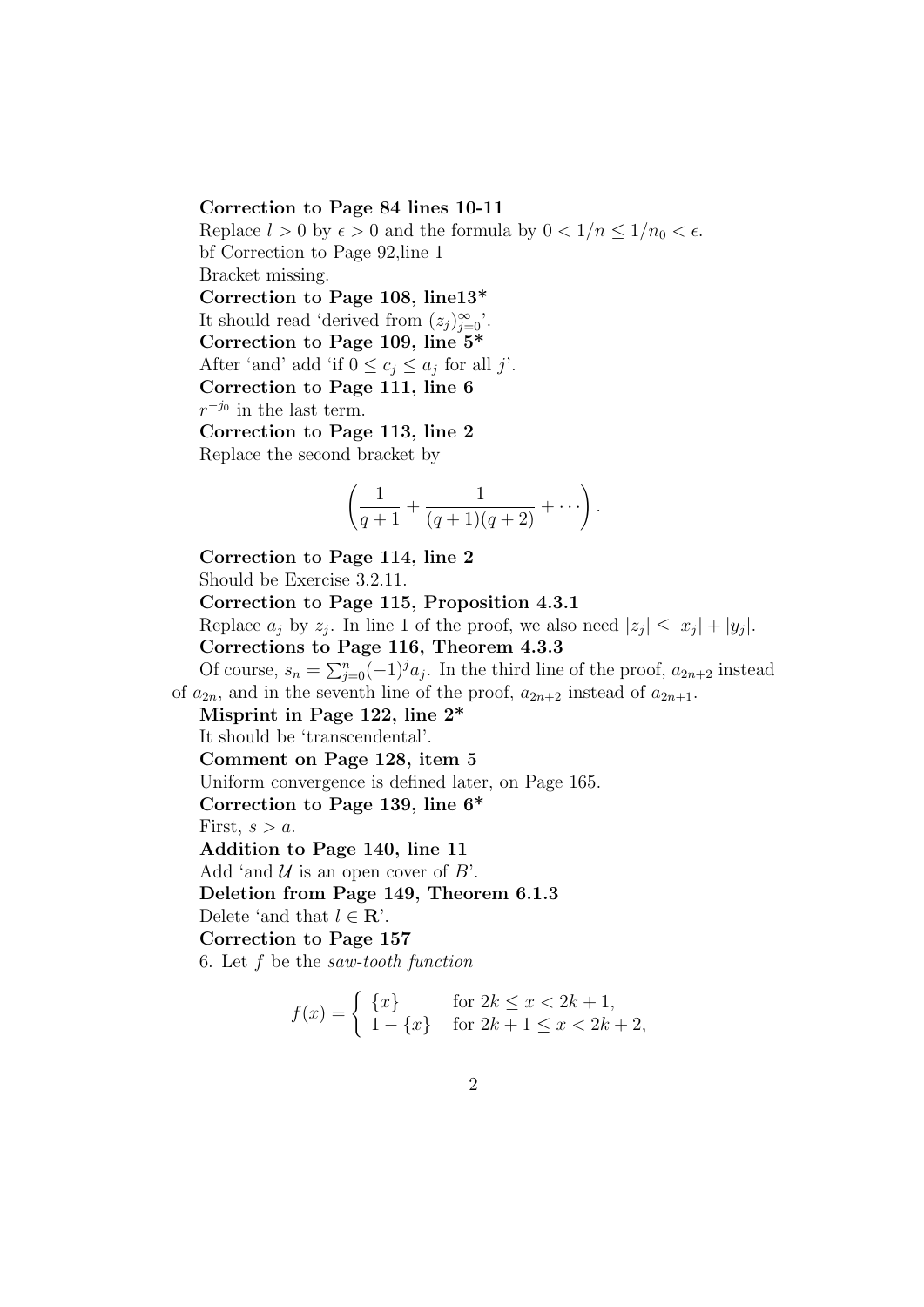for  $k \in \mathbb{Z}$ . Let  $g(x) = f(1/x)$  for  $x \neq 0$ , and let  $g(0) = 0$ . Then g has a discontinuity at 0:  $g((x)$  oscillates in value between 0 and 1 as  $x \to 0$ .

Deletion from Page 159, line 12

Delete a superfluous  $=$ .

Correction to Page 159, line 15

Replace  $e$  by  $f$ .

Correction to Page 167, Theorem 6.6.1

Change 'real-valued' to 'complex-valued', and R to C.

Correction to Page 168, line 6

Replace  $r - s$  by  $s - r$ .

Correction to Page 177, line 12

Delete a superfluous (.

Correction to Page 194, lines 6,8 and 9

Line 6 needs a factor  $w^2$ , and lines 8 and 9 need a factor  $|w|^2$ .

Correction to Page 194, line 7\*

Should be  $+\sin x$ .

Correction to Pages 205-6

Thus

$$
f_{\alpha}(x) = 1 + \sum_{j=1}^{n-1} {\alpha \choose j} x^{j} + r_{n}(x).
$$

We need to show that the remainder  $r_n(x)$  tends to 0 as  $n \to \infty$ . The Lagrange form of the remainder is

$$
r_n(x) = \binom{\alpha}{n} (1 + \theta_n x)^{\alpha - n} x^n = (1 + \theta_n x)^{\alpha} \binom{\alpha}{n} \left(\frac{x}{1 + \theta_n x}\right)^n,
$$

where  $0 < \theta_n < 1$ . If  $0 \le x < 1$  then  $\sup_n |x/(1+\theta_n x)| < 1$ , and so  $r_n(x) \to 0$ as  $n \to \infty$  (see Exercise 3.2.5). If  $-1 < x \le -1/2$ , this argument does not work.

Instead, we use Cauchy's form of the remainder. Choose  $k > |\alpha|$ . We find that

$$
r_n(x) = \frac{\alpha}{k} (1 - \theta_n)^{n-k} \binom{\alpha - 1}{n - 1} (1 + \theta_n x)^{\alpha - n} x^n.
$$

Since  $1 - \theta_n < 1 + \theta_n x$ , it follows that if  $n \ge \alpha$  then

$$
|r_n(x)| \le \left| \frac{1}{(1-|x|)^{k-\alpha}} \binom{\alpha-1}{n-1} x^n \right|,
$$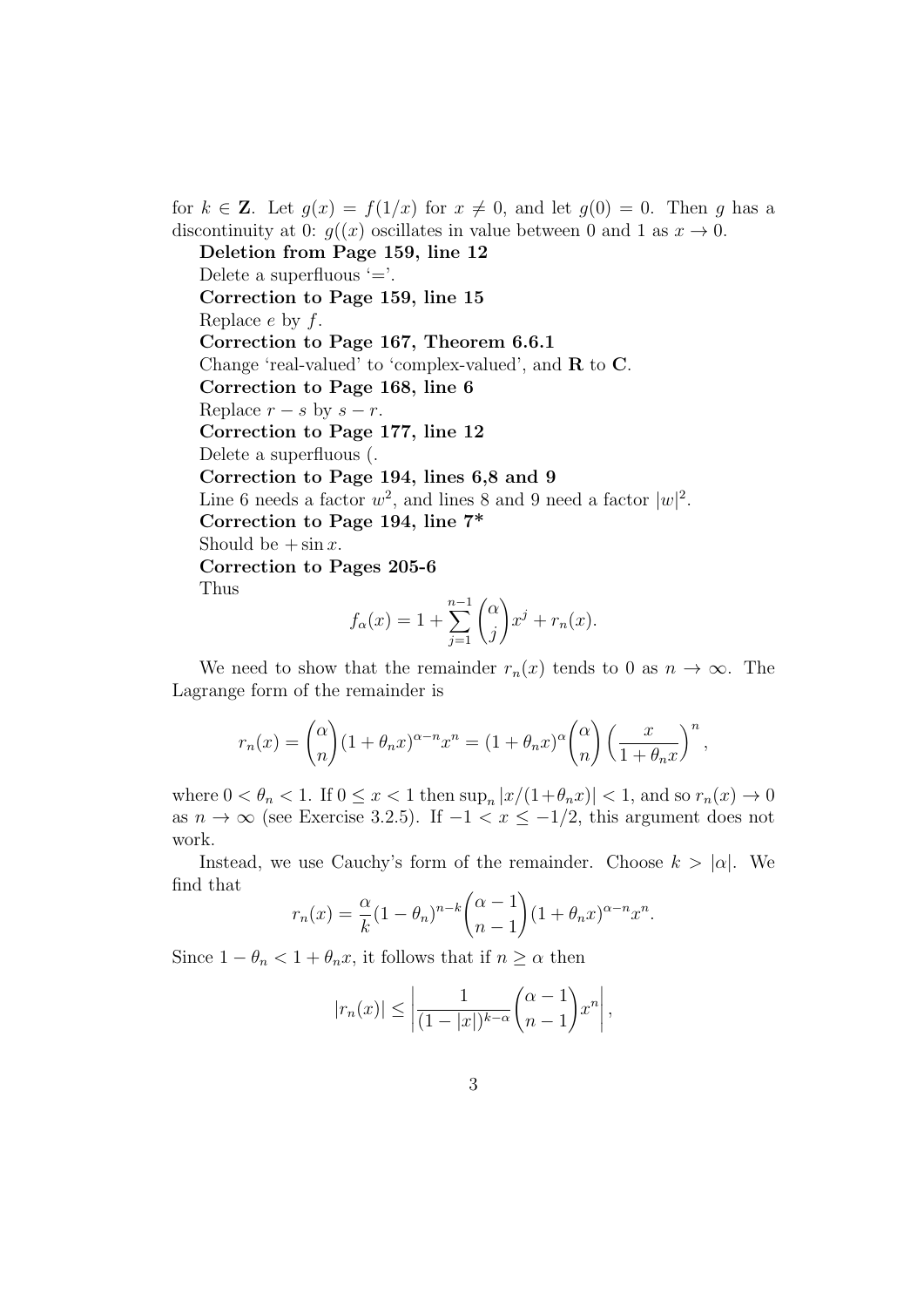and so  $r_n(x) \to 0$  as  $n \to \infty$ .

Correction to Page 243, line 4 This should read ' $a_i(f_o) = 0$ ,  $b_i(f_o) = b_i(f)$ '. Correction to Page 250. Thus

$$
\sum_{n=1}^{N} a_n(I_\delta) \cos nt = \frac{2}{\delta} \sum_{n=1}^{N} \frac{\sin n\delta \cos nt}{n} = \frac{1}{\delta} \sum_{n=1}^{N} \frac{\sin(n(t+\delta)) - \sin(n(t-\delta))}{n}.
$$

Do these sums converge, as  $N \to \infty$ ? If  $0 < \alpha < \pi$  then

$$
\left|\sum_{n=1}^{N} \sin n\alpha\right| \le \left|\sum_{n=1}^{N} e^{in\alpha}\right| = \left|\frac{e^{i(N+1)\alpha} - e^{i\alpha}}{e^{i\alpha} - 1}\right| = \frac{2}{|e^{i\alpha/2} - e^{-i\alpha/2}|} = \frac{1}{\sin \alpha/2}.
$$

Thus if  $|t| \leq \pi$ , and if  $|t - \delta| > \eta$  and  $|t + \delta| > \eta$ , then

$$
\left|\sum_{n=1}^{N} (\sin(n(t+\delta)) - \sin(n(t-\delta)))\right| \le 2\sin(\eta/2).
$$

#### Correction to Page 263.

We can clearly suppose that  $f$  is increasing in  $I$ . By a change of variables, we can suppose that  $t = 0$ , so that we need to show that  $\sum_{j=-n}^{n} \hat{f}_n =$ 1  $\frac{1}{2}(f(0+)+f(0-))$ . We can also suppose that  $f(0) = \frac{1}{2}(f(0+)+f(0-))$ . Let  $\overline{j}(0) = j(\pi) = 0$ , let  $j(s) = 1$  for  $0 < s \leq \pi$  and  $j(s) = -1$  for  $-\pi < s < 0$ , and extend j by periodicity. Then j is an odd function, and so  $\sum_{j=-n}^{n} \hat{j}_n = 0$ for all  $n \in \mathbb{N}$ . Now let

$$
g(s) = f(s) - \frac{1}{2}(f(0+) - f(0-))j(s) - f(0).
$$

Then

$$
\sum_{k=-n}^{n} \hat{g}_k = \sum_{k=-n}^{n} \hat{f}_k - f(0),
$$

and so we need to show that  $\sum_{j=-n}^{n} \hat{g}_n = 0$ .

f Correction to Pasge 308, line 7

It should read  $j(+\infty) = \pi/2$ .

Addition to Pages 337 and 354

We also need to define the limit point of a sequence  $(x_n)_{n=0}^{\infty}$  in a metric space or topological space: x is a limit point of the sequence  $(x_n)_{n=0}^{\infty}$  if, whenever N is a neighbourhood of x and  $n \in \mathbb{N}$ , there exists  $m \geq n$  such that  $x_m \in N$ .